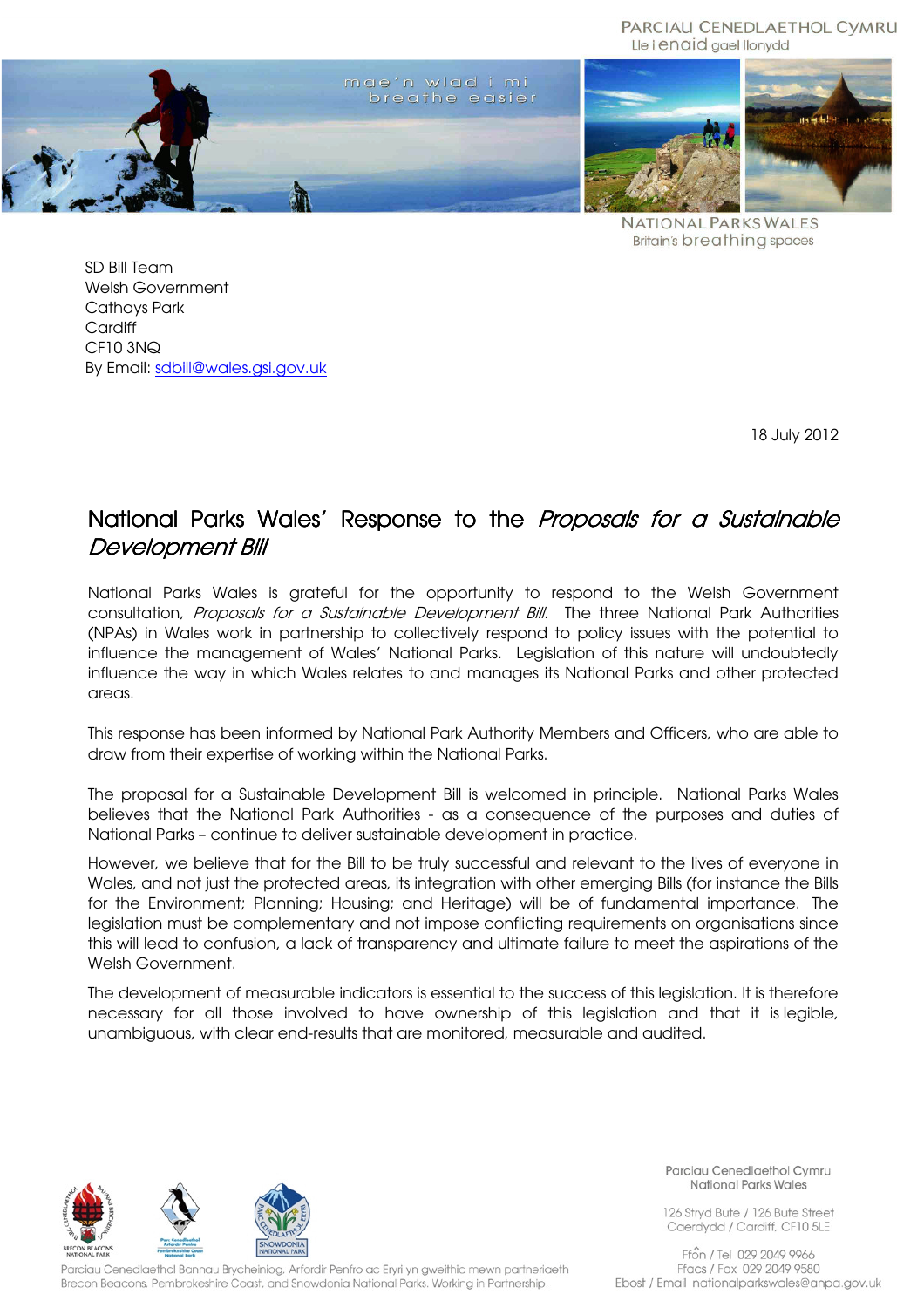# Q.1 What are the principal barriers you face to taking more long-term, joined-up decisions?

Uncertainty and annual budget cycles make identifying and securing budgets for invest-to-save initiatives (such as energy use reduction investments) more difficult.

The lack of expertise/knowledge, in particular from investment in research, development and innovation

Short-termism at both national and local level is a persistent challenge. Elected officials, companies (and their shareholders), even the general public tend not to plan for the long term. They prefer short-term gains, even if that contributes to middle-long term challenges/problems.

There is limited appreciation at national and local levels of how society is nested within its environment, and how the economy is a means of exchange not an end in itself. Hence sustainable development often resembles, in practical terms, business as usual.

There are difficulties in engaging a full cross-section of other groups/communities in decision making.

Decision-making in itself does not deliver SD – delivery of those decisions is the key and this is often beyond the control of the public sector alone. (ie role of private sector, markets, public behaviour, trends that influence delivery). It is very difficult to predict long term trends and behavioural changes which will influence decisions and to set suitable indicators to meet these "unknown" trends, for instance who would have predicted the impact of the Internet on our lives 15 – 20 years ago?

Within organisations "Silo" & professional mentalities can affect joined up decisions and particularly where budget allocation is departmentalised and political dimensions, rather than evidence-base, influences decision making (ie specific cabinet member remits which do not cross boundaries).

### Q.2 What actions need to be taken, and by whom, to reduce or remove these barriers?

It is difficult to prescribe an immediate solution – we work within the identified limitations.

### For the longer term:

A change in behaviour is required by everyone with a continued emphasis on education. This generation of young people is more attuned to global issues than any other in history.

Agreement on SD principles across political divides,

Recognition by Government of the importance of and commitment to support scientific and engineering research and development,

Government, its Agencies and individuals embrace responsibility to work to improve social fabric and wellbeing of society creating vibrant sustainable communities (If people have no aspirations then there can never be sustainable development).

The Welsh Government's approach to natural resource management is welcome – see also Q3.



Parciau Cenedlaethol Bannau Brycheiniog, Arfordir Penfro ac Eryri yn gweithio mewn partneriaeth Brecon Beacons, Pembrokeshire Coast, and Snowdonia National Parks. Working in Partnership.

Parciau Cenedlaethol Cymru National Parks Wales

126 Stryd Bute / 126 Bute Street Caerdydd / Cardiff, CF10 5LE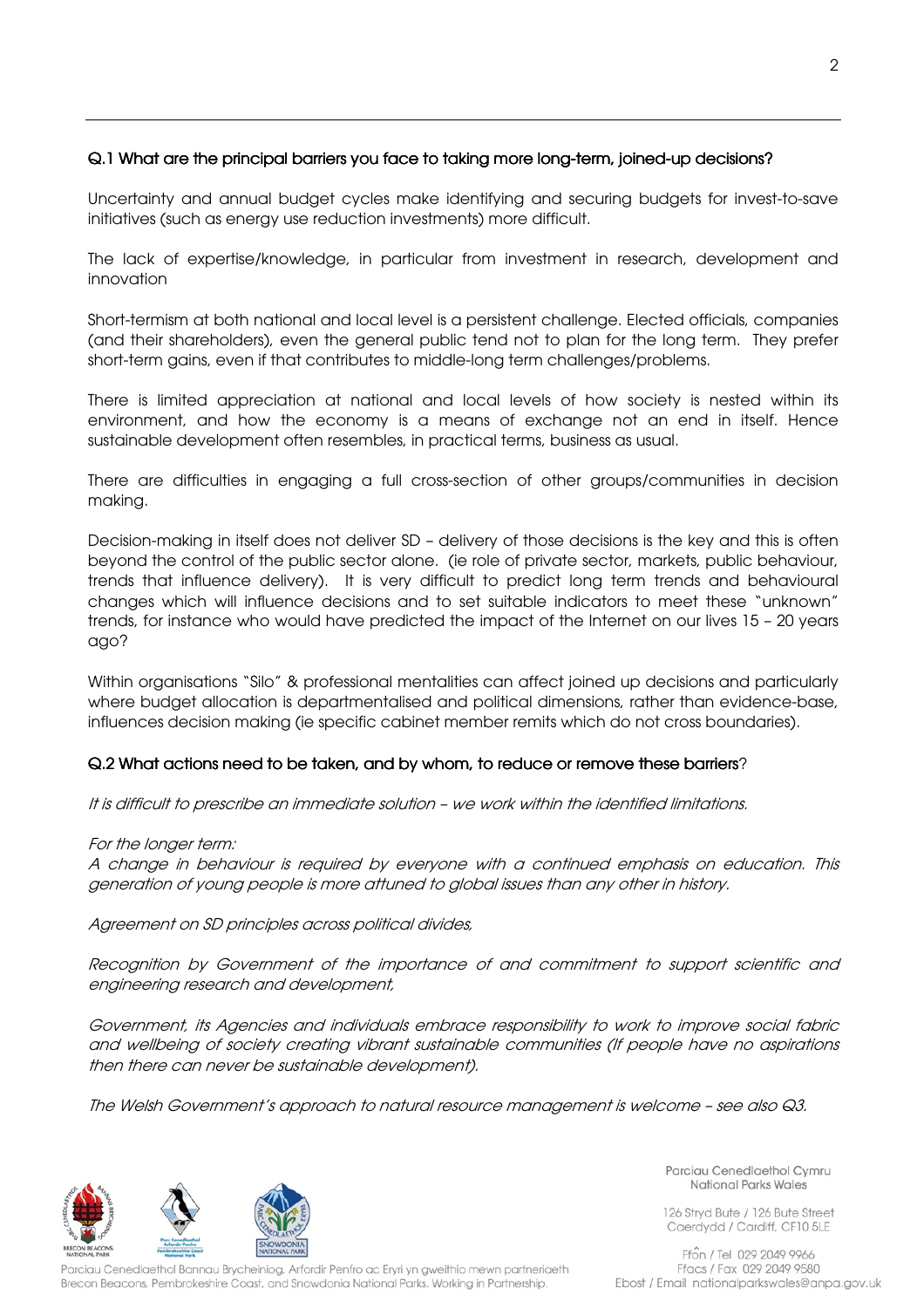Further research and analysis of future trends/behaviours and associated indicators of expected outcomes would assist – though this has to be done at all levels.

A statutory duty for public bodies (including the Welsh Government) to collaborate/co-operate would encourage cross boundary working and tackle the silo approach to decision making. At the very least the Government needs to request all public bodies to establish priorities and actions in a more coordinated manner and for those organisations to deliver more effectively. In a National Park context, this would provide Authorities with greater input into infrastructure and regeneration planning in particular; this would reduce public confusion, duplication whilst ensuring the delivery of the outcome outlined the Bill.

# Q.3 What other evidence is there about the extent of progress in relation to the Sustainable Development agenda and making Sustainable Development the central organising principle of public bodies?

NPAs are responsible for production of the National Park Management Plan (NPMP) , which requires consultation with a wide range of stakeholders across all sectors. The NPMP is the single most important document for the National Park. The Plan coordinates and integrates other plans, strategies and actions in the National Park that affect the two Park purposes and its duty. The case study at the end of this response outlines how Sustainable Development is a central organising principle in the Plan (adopted as a guiding principle throughout the plan) and how this has been tested through Strategic Environmental Assessment.

The NPMPs set out a framework for sustaining some of Wales' most important social goods: opportunities to enjoy the rest of nature, get fit and healthy, enjoy great food, find satisfying employment, benefit from clean and secure energy sources, become self-reliant and build friendly, resilient communities. Linking back to Q2, sustainable natural resource management can in and of itself generate key economic and social policies, and bring about cultural change.

Planning Policy Wales sets SD as its core principle and Local Development Plans are required to carry out a sustainability appraisal to ensure that they meet this objective. However, there is difficulty in setting indicators to measure success and for SD to be achieved a clearer idea of the objectives of SD needs to be given.

At a local level NPAs attempt to influence Sustainable Development through Supplementary Planning Guidance such as the sustainable design guide and more directly through its planning powers by requiring the upgrading of existing properties when planning permission is sought (i.e. through a planning condition requiring energy efficiency improvements). However when appealed, for instance in cases involving Pembrokeshire Coast National Park Authority this approach has not been supported by the Planning Inspectorate. There must be a consistency in approach at all levels.

Support for schemes enabling sustainable development e.g. Sustainable Development Fund, Sustainable Development Charter sign up etc is evidence of progress. Currently collated data should provide a clear indication of progress.

#### Q.4 Have we identified the most appropriate level of organisational decision-making at which the duty should be applied? Please explain.

National Parks Wales agrees that the duty should focus on the high-level strategies of an organisation. Corporate Strategy documents as well as Strategic documents influence decision making. In the case of a National Park Authority, the duty should be based on the following three key documents – The National Park Management Plan, the Local Development Plan and the



Parciau Cenedlaethol Bannau Brycheiniog, Arfordir Penfro ac Eryri yn gweithio mewn partneriaeth Brecon Beacons, Pembrokeshire Coast, and Snowdonia National Parks. Working in Partnership.

Parciau Cenedlaethol Cymru National Parks Wales

126 Stryd Bute / 126 Bute Street Caerdydd / Cardiff, CF10 5LE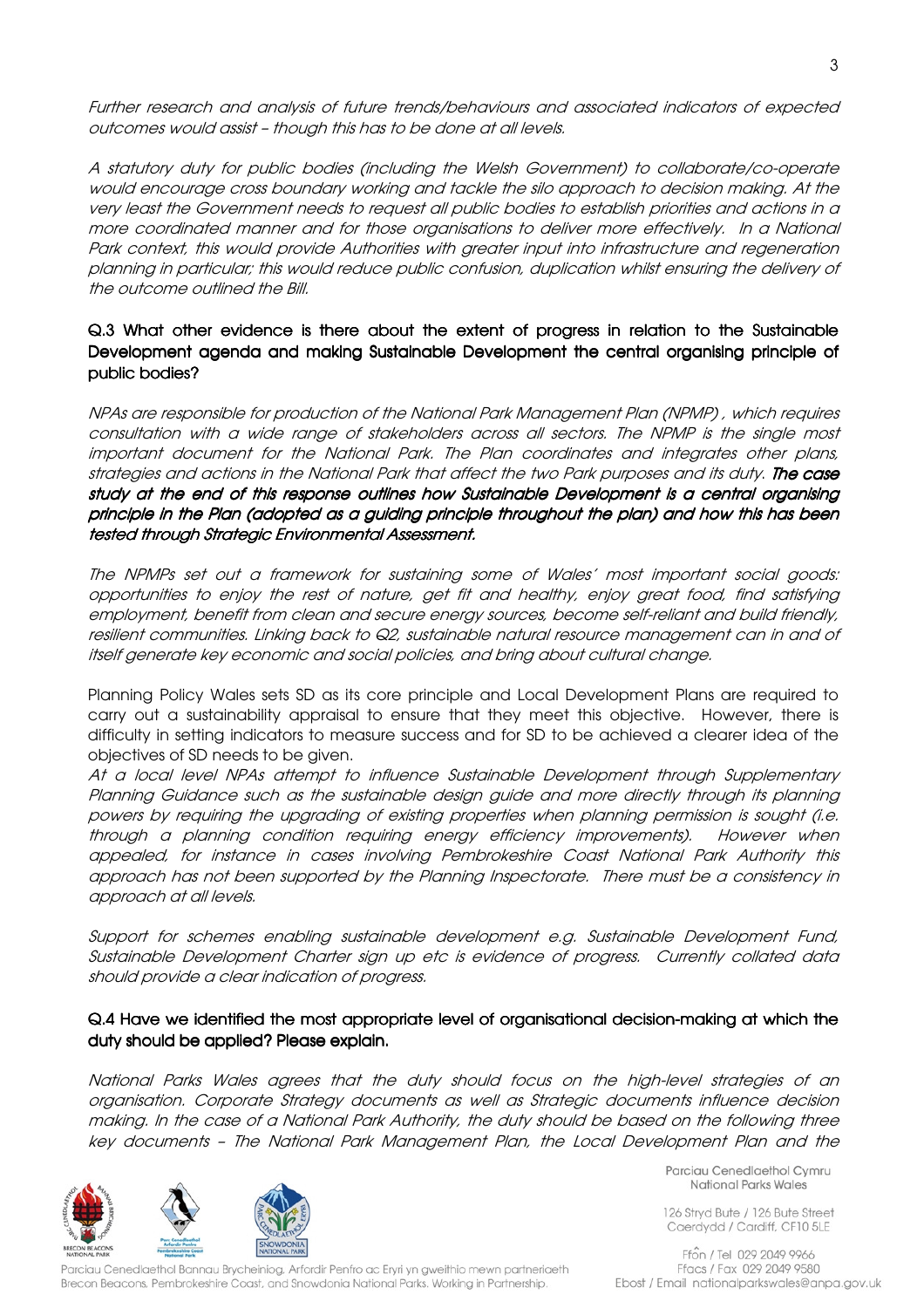Corporate Strategy or Annual Improvement Plan. For Local Authorities the duty should be focused on the Single Integrated Plan. These documents drive the decisions and activities of an organisation and by applying the duty at this level there would be an expectation that the work of the body would meet the requirements of the duty. The development of these strategic documents includes a strong element of public consultation, which would give the public the opportunity to comment on whether they consider that the plans meet the duty. In addition, these documents take a strategic view and can illustrate how an organisation adopts a holistic view to adopting the sustainable development duty.

It would be impractical to apply the duty to a lower level. A duty that is based on individual decisions would open up the possibility of regular challenges. It should be possible to illustrate how each decision has been taken under the framework provided by the strategic documents that meet the Sustainable Development duty.

There must however be realistic, clear, flexible and appropriate mechanisms for the delivery of SD at a lower level within organisations.

# Q.7 Should we include decisions which govern an organisation's internal operations? If so, which internal operations should we include?

If the duty was applied to documents such as the Corporate Strategy or the Annual Improvement Plan then the duty would impact on an organisation's internal operations. This would influence the high level decision making affecting an organisation's CO2 footprint and other significant environmental impacts; i.e. procurement, travel planning & energy use.

# Q.8 Should budget proposals be subject to the duty? Please explain.

National Parks Wales believes that budget proposals should be subject to the duty. Budget proposals are drawn up in support of/in order to deliver the priorities identified in high level plans. Some budget headings (eg for support services) will not in themselves be readily identifiable as in support of Sustainable Development. It is the consideration of SD behaviours & objectives in plan development and delivery of action and outcomes – and whether plans propose unsustainable activities - that will evidence whether SD has been a central organising principle.

Outcomes require critical assessment to correctly balance different needs including the need of sustainable development. This should then happen automatically by applying the duty through the organisation high level strategic planning process without subjecting the duty specifically to the budget proposals in their own right.

# Q.9 Are all of the behaviours we identify critical to acting in ways that reflect sustainable development thinking? Please explain.

The behaviours identified appear appropriate. The challenge is to ensure these are integrated into short, medium and long term planning cycles. Of key importance is Long term thinking and this will continue to present challenges as outlined in our response to Q1.

Some rewording is required. For example, with regard to 'Long term thinking' should or could this read to be at the expense of the current generation? And what if prevention does not mean cost savings or in some situations there may be need to be a focus on a cure for long term sustainability.



Parciau Cenedlaethol Bannau Brycheiniog, Arfordir Penfro ac Eryri yn gweithio mewn partneriaeth Brecon Beacons, Pembrokeshire Coast, and Snowdonia National Parks. Working in Partnership.

Parciau Cenedlaethol Cymru National Parks Wales

126 Stryd Bute / 126 Bute Street Caerdydd / Cardiff, CF10 5LE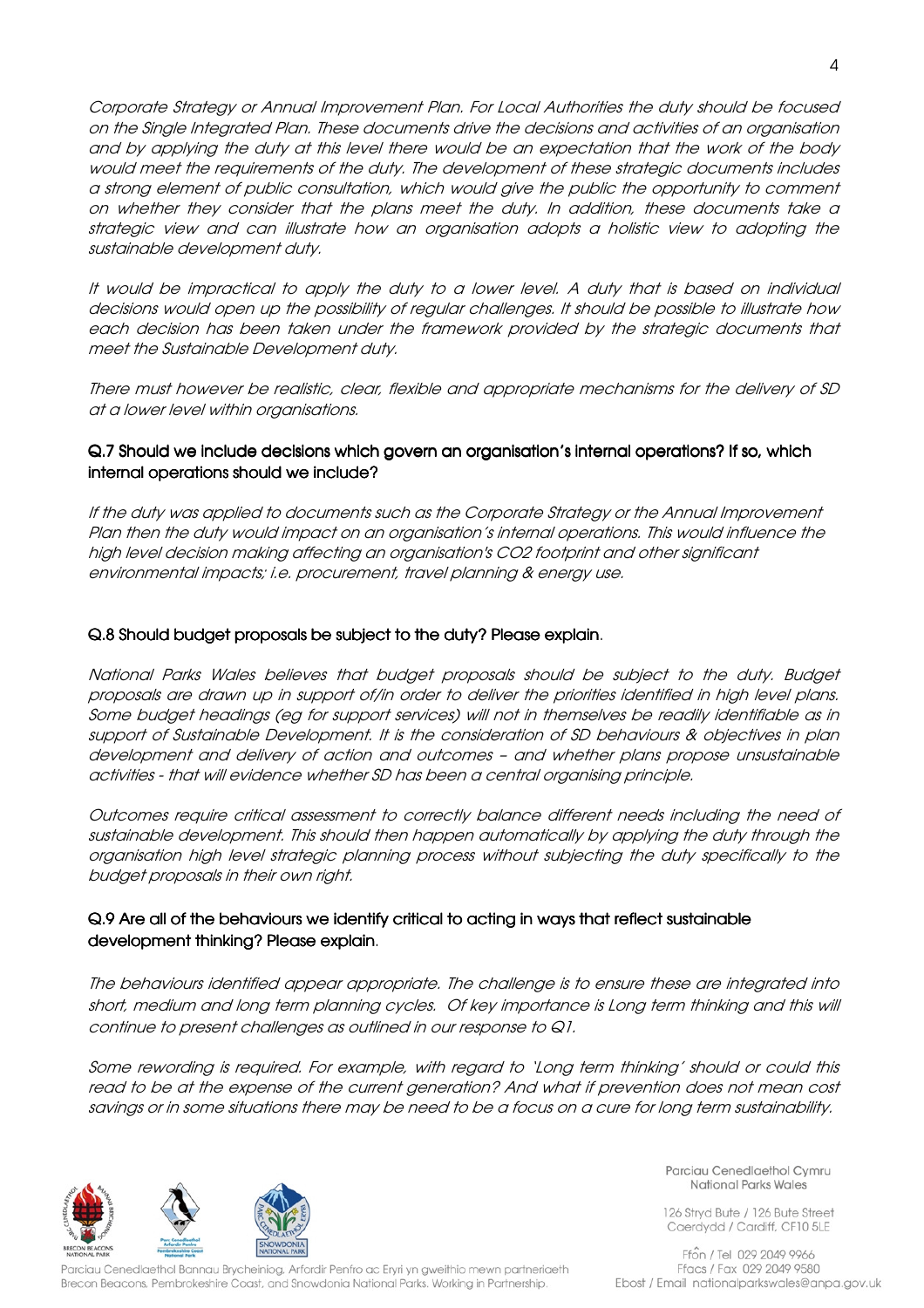#### Q.10 Are there critical behaviours that we have not identified? Please explain.

The political/cultural or professional bias of organisations can affect the behaviour of the workforce.

### Q.11 What are the advantages and disadvantages of designating behaviours as the sustainable development factors that must influence high level decisions?

They are reasonable behaviours that would be expected of any organisation. We would hope that this is happening already to a large extent; that these behaviours are applied to higher level decision making - though appropriate balance is essential.

It seems more appropriate that behaviours are treated as factors since they may help indicate the likelihood of an outcome but may not, of themselves, define that outcome. For example, a behaviour which was sustainable when world population was 1 billion may not be sustainable when population is 10 billion. It would make more sense to look at overall impacts and outcomes, while acknowledging that changing attitudes and behaviour is one means of influencing those impacts/outcomes.

Clarity, transparency and well justified, evidence based justifications are required to enable organisations to be confident enough to "buy into" the behaviours.

However, behaviours are subjective and not easy to measure in a meaningful way. Would there be any priority or weighting of behaviours? If so this would be extremely difficult to decide.

Q.12 How much influence should sustainable development behaviours have over high level decisions – for example, should those decisions be lawful if they have been reached in a way that:

- is consistent with one, some or all of the behaviours;
- broadly reflects the behaviours;
- is not inconsistent with the behaviours?
- $-$  are there other options?

The suggestion as to whether decisions are lawful or not calls to question how a definition of SD is framed. At present, the suggested definition is open to considerable interpretation, and challenges on lawful decision making will be significant unless a more focussed outcome and indicator led approach is taken with clear, easily understood measures being set.

Clearly sustainable development delivery should be paramount in high level decision making; this should be reflected by the necessary balanced approach. Decisions should be consistent with one, some or all of the behaviours.

#### Q.13 Are there core sustainable development objectives we have not identified above?

The list at paragraph 92 is welcome but remains human-centric. The intrinsic value of the environment and future generations of other species should also be reflected. 'Vibrancy of the economy' also seems to imply that economic activity is an end in itself, rather than a means of allocation and distribution.

Q.14 What are the advantages and disadvantages of designating sustainable objectives as the factors that must influence higher level decision making?



Parciau Cenedlaethol Bannau Brycheiniog, Arfordir Penfro ac Eryri yn gweithio mewn partneriaeth Brecon Beacons, Pembrokeshire Coast, and Snowdonia National Parks. Working in Partnership.

Parciau Cenedlaethol Cymru National Parks Wales

126 Stryd Bute / 126 Bute Street Caerdydd / Cardiff, CF10 5LE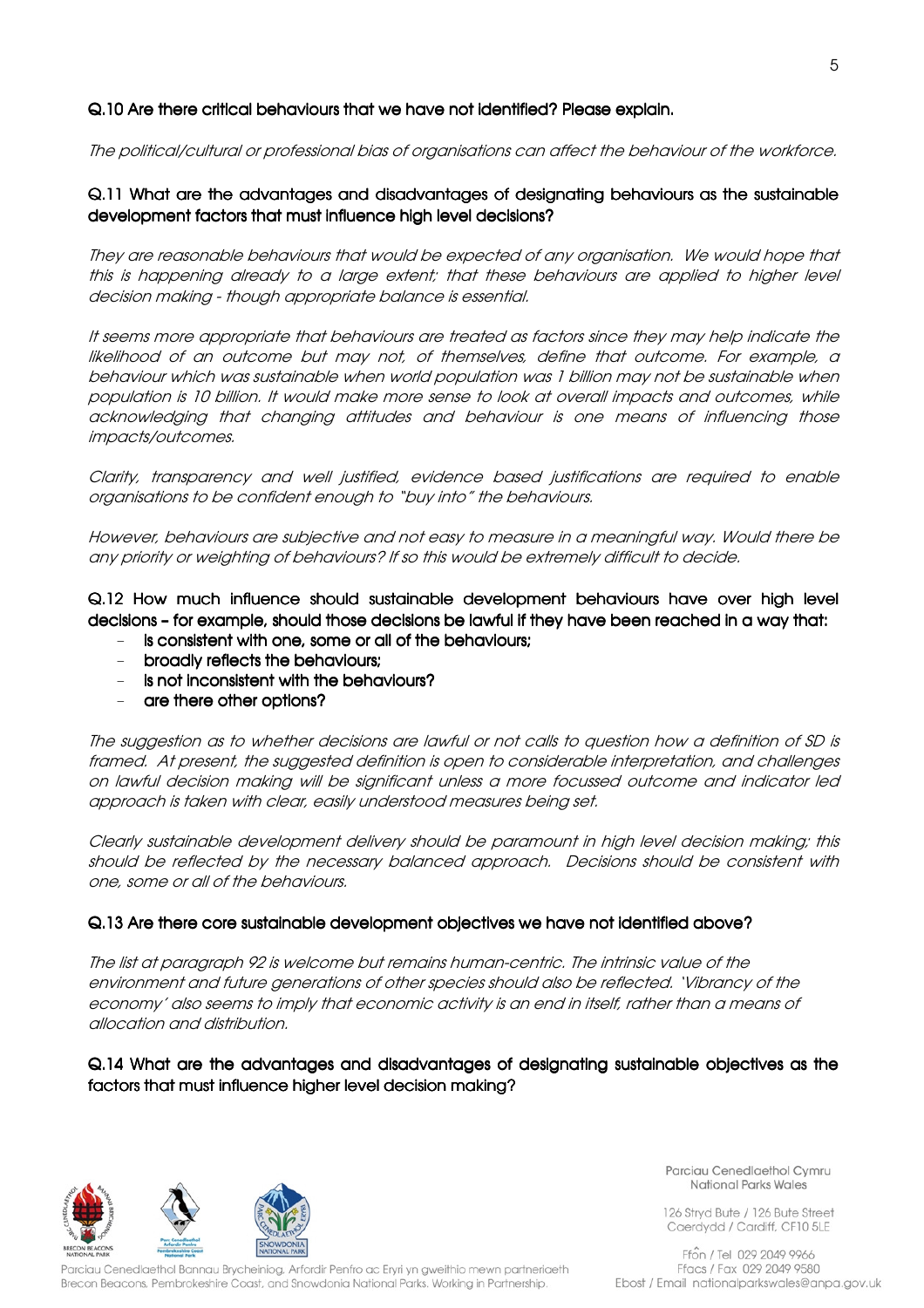They would spell out SD objectives for higher level decisions and provide *clarity and transparency* for everyone to work toward the necessary behavioural changes.

Their wording is too subjective making it difficult to measure compliance. Would there be some priority or rating attached to each one? If not, it is difficult to see how each high level decision could apply each SD objective as well as including other factors when reaching a decision.

# Q.16 What are the advantages and disadvantages of basing a duty on sustainable development behaviours and sustainable development objectives?

Adv - Guides the decision making process to maintain focus on SD and keep its profile high when in competition with other important factors/pressures, therefore ensuring inclusion in high level strategies and plans.

Adv - Enables organisations to consider a range of key behavioural factors in the drawing up of high level actions and strategies. This should better enable the delivery of sustainable objectives and outcomes. Also facilitates a balanced approach.

Disadv - However, this remains too subjective, difficult to measure or enforce compliance, and no identified mechanism to differentiate priorities. Everything cannot be equal or no decisions would ever be reached.

### Q.17 What are your views on basing a duty around a single sustainable development proposition?

The proposition must be achievable, yet ambitious. The areas of responsibility for National Park Authorities are outlined in two Purposes included in the 1995 Environment Act. These provide strong direction to the work of the three NPAs while at the same time providing a degree of flexibility to adapt our work to the needs of our local communities. A similar approach to the Sustainable Development duty could work effectively.

Another approach to this issue involves defining sustainable development 'in reverse', i.e. in terms of addressing unsustainable outcomes/behaviours (through policy/legislation/incentives). This would also focus attention on tracing and addressing root causes, rather than symptoms.

### Q.18 How much time should organisations be given to make these changes?

Some organisations are already working within a SD framework, so timescales will vary dramatically. We suggest this will depend on the time required to clear any obstacles identified.

Sufficient time will be needed to change core strategies and plans but irrespective of this the expected outcomes must firstly be clearly defined by the Welsh Government in a manner which can be easily and transparently transferred to those strategies.

National Park Authorities are already delivering many of the objectives outlined owing to our statutory purposes and duty.

### Q. 19 Would it be helpful to issue formal guidance to organisations subject to the new duty?

Yes, especially since a new approach is proposed.



Parciau Cenedlaethol Bannau Brycheiniog, Arfordir Penfro ac Eryri yn gweithio mewn partneriaeth Brecon Beacons, Pembrokeshire Coast, and Snowdonia National Parks. Working in Partnership.

Parciau Cenedlaethol Cymru National Parks Wales

126 Stryd Bute / 126 Bute Street Caerdydd / Cardiff, CF10 5LE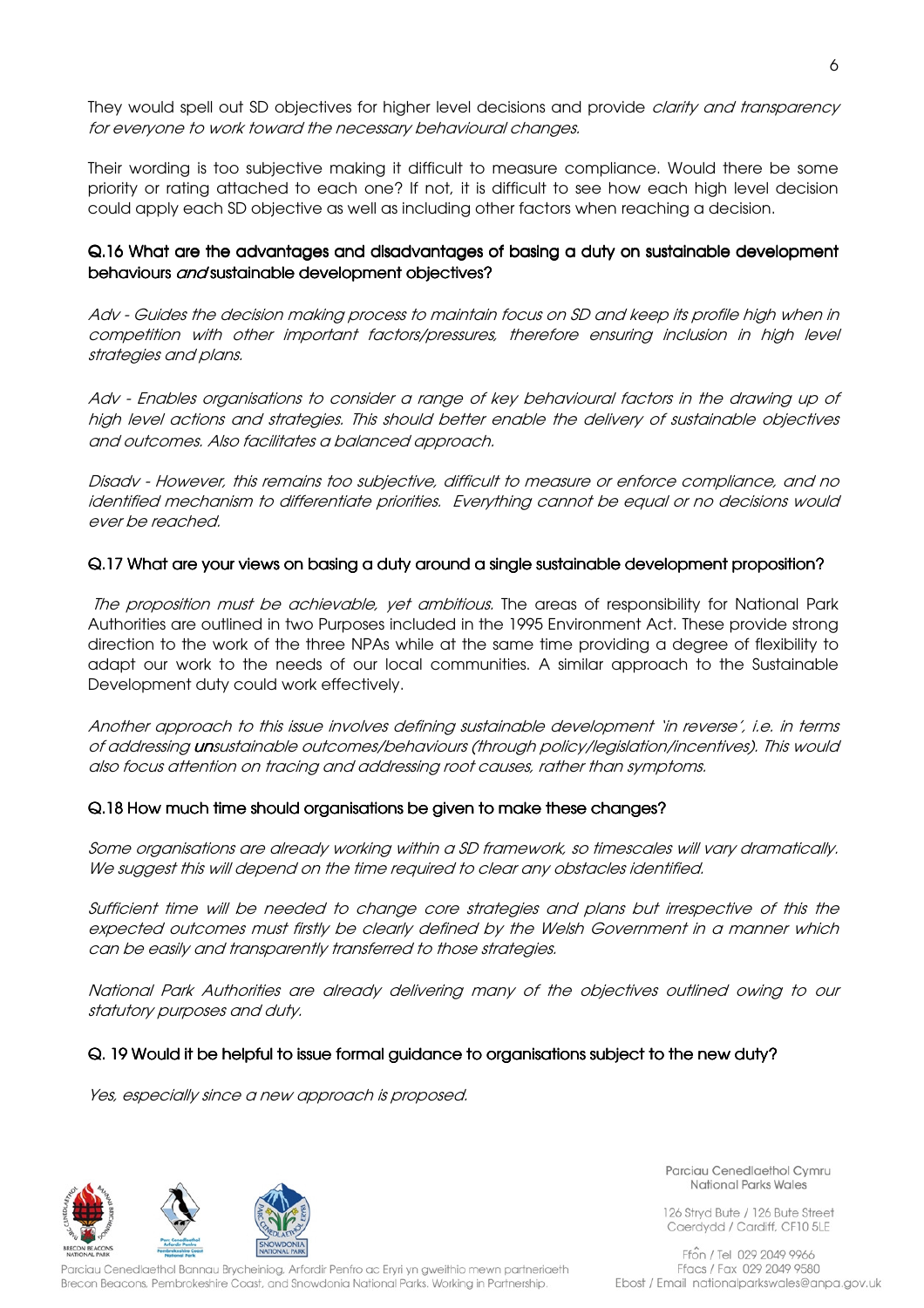# Q. 20 Should any such guidance be issued by the Welsh Government or the new sustainable development body?

The Welsh Government will lend authority to the guidance initially, though subsequent guidance and advice could be provided by the SD body.

# Q.22 Are there legal barriers to delivering in line with the sustainable development factors we have set out, which the Sustainable Development Bill could remove?

Consistency at all levels – legal, policy and guidance – is required to ensure clear, transparent and consistent delivery.

# Q.23 Should organisations be required to report back on compliance with the duty through their existing annual reporting arrangements?

Yes - for NPAs this should occur through current Strategic Grant Letter and Business Improvement Plan reporting. Incorporating SD reporting in existing annual reporting makes SD a central priority in NPA business planning, reporting and WAO auditing. Additional reporting mechanisms and requirements should be avoided at all costs.

# Q.25 Are there organisations that are not listed above but which should be subject to the duty? Please explain.

Commons Councils Cadw (considered as part of the Welsh Government?) Planning Inspectorate (considered as part of the Welsh Government?) Design Commission for Wales

A number of public sector organisations outsource their activities to either voluntary or private sector organisations. The legislation should ensure that the duty is not minimised or avoided, when this happens.

An argument can be made for including the utilities such as Dŵr Cymru and the electricity companies, and others operating in Wales such as the National Grid and MoD. These are for the purposes of the s62(2) Duty (1995 Environment Act) regarded as bodies that have to have regard to National Park and AONB purposes in undertaking their work.

### Q.26 Are there other advantages or disadvantages to defining "sustainable development" and if so, what are they?

A clear definition with outcomes that are measureable, which is agreed between (and adhered to across) the public sector in Wales is essential for successful delivery.

# Q.27 If we were to define "sustainable development" do you think that the working definition above would be suitable and why?

It recognises natural and cultural limits in undertaking sustainable enhancements for quality of life improvement. However it's too general to focus on enabling successful delivery.

### Q.28 What should be the overall purpose for a new body?



Parciau Cenedlaethol Bannau Brycheiniog, Arfordir Penfro ac Eryri yn gweithio mewn partneriaeth Brecon Beacons, Pembrokeshire Coast, and Snowdonia National Parks. Working in Partnership.

Parciau Cenedlaethol Cymru National Parks Wales

126 Stryd Bute / 126 Bute Street Caerdydd / Cardiff, CF10 5LE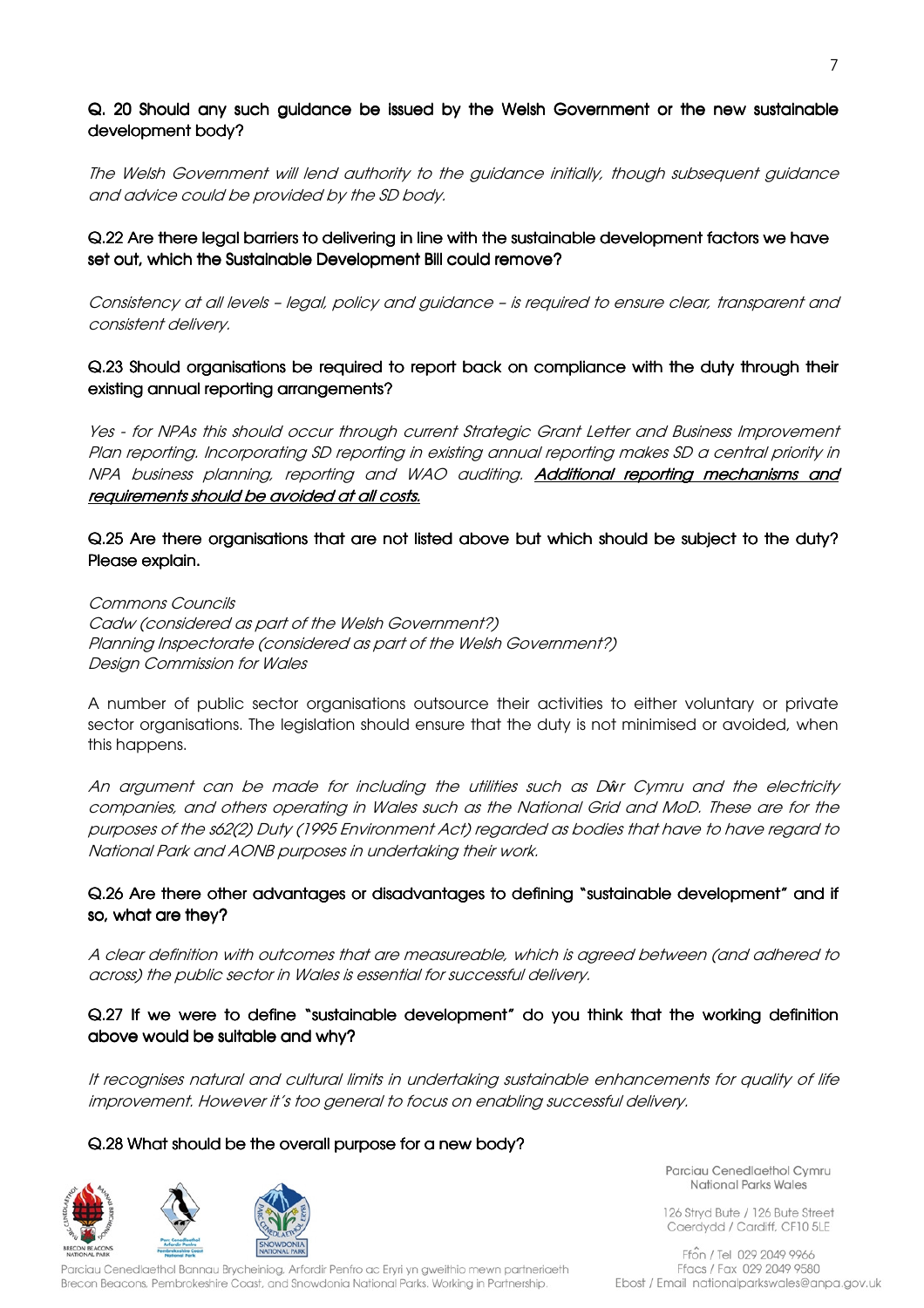If created the "expert advice & guidance model" should be followed. The body's purpose should be that of a "critical friend"; an advisor and advocate for SD.

The new body could appoint local champions/advocates already working in the bodies independently highlighted as exemplars. Such an approach would provide credibility, reduce duplication and assist delivery. These could be handed the responsibility of reporting to the new SD body and disseminating good practice.

### Q.29 Do you have any views on the preferred approach regarding the main functions of a new body?

As a "critical friend" to Welsh Government; providing advice to other organisations; coordination of information sharing relating to SD, and as an advocate for SD

#### Q.31 Do you agree with the proposed functions for a new body established on a statutory basis?

We favour an approach where the Wales Audit Office monitors the delivery of the duty - formalising and prioritising the agreed definition of SD within the wider auditing of an organisation's activity.

#### Q.33 Do you have particular views on the independence of a new body?

The body should have an independent position whether it be through the Auditor role or as a new organisation. Those appointed must act without prejudice and remain impartial, balancing the needs of local communities with those of the nation and future generations**.** 

### Case Study - National Park Management Plans and Local Development Plans

The three Welsh NPAs are required by statute to apply Sustainability Appraisal (SA), Strategic Environmental Assessment (SEA), and Habitat Regulations scoping and/or assessment of their National Park Management Plans and Local Development Plans.

All local authorities are required to apply these assessment methodologies to their Local Development Plans. However, National Parks are distinctive in that their local economies, and what people value about the Parks themselves, are more fundamentally and obviously based on landscape and seascape, on the natural environment, on cultural heritage and on people's enjoyment of them. The high value placed on these assets emerged strongly from stakeholder engagement during preparation of the three National Parks' Management Plans and Local Development Plans, as well as through the economic input-output 'Valuing our Environment' methodology which has also been applied to the three Welsh Parks.

The Management Plan includes outcome information (relating to progress on National Park purposes), as well as information on the principal factors affecting the National Park and on the impact of management measures. In this, the Management Plan incorporates 'state of the Park' information as a key aspect of management. This helps us to design management policies, and to evaluate their effectiveness and overall sufficiency. The Management Plans provide context for the Local Development Plan, which is evaluated through Annual Monitoring Reports.



Parciau Cenedlaethol Bannau Brycheiniog, Arfordir Penfro ac Eryri yn gweithio mewn partneriaeth Brecon Beacons, Pembrokeshire Coast, and Snowdonia National Parks. Working in Partnership.

Parciau Cenedlaethol Cymru National Parks Wales

126 Stryd Bute / 126 Bute Street Caerdydd / Cardiff, CF10 5LE